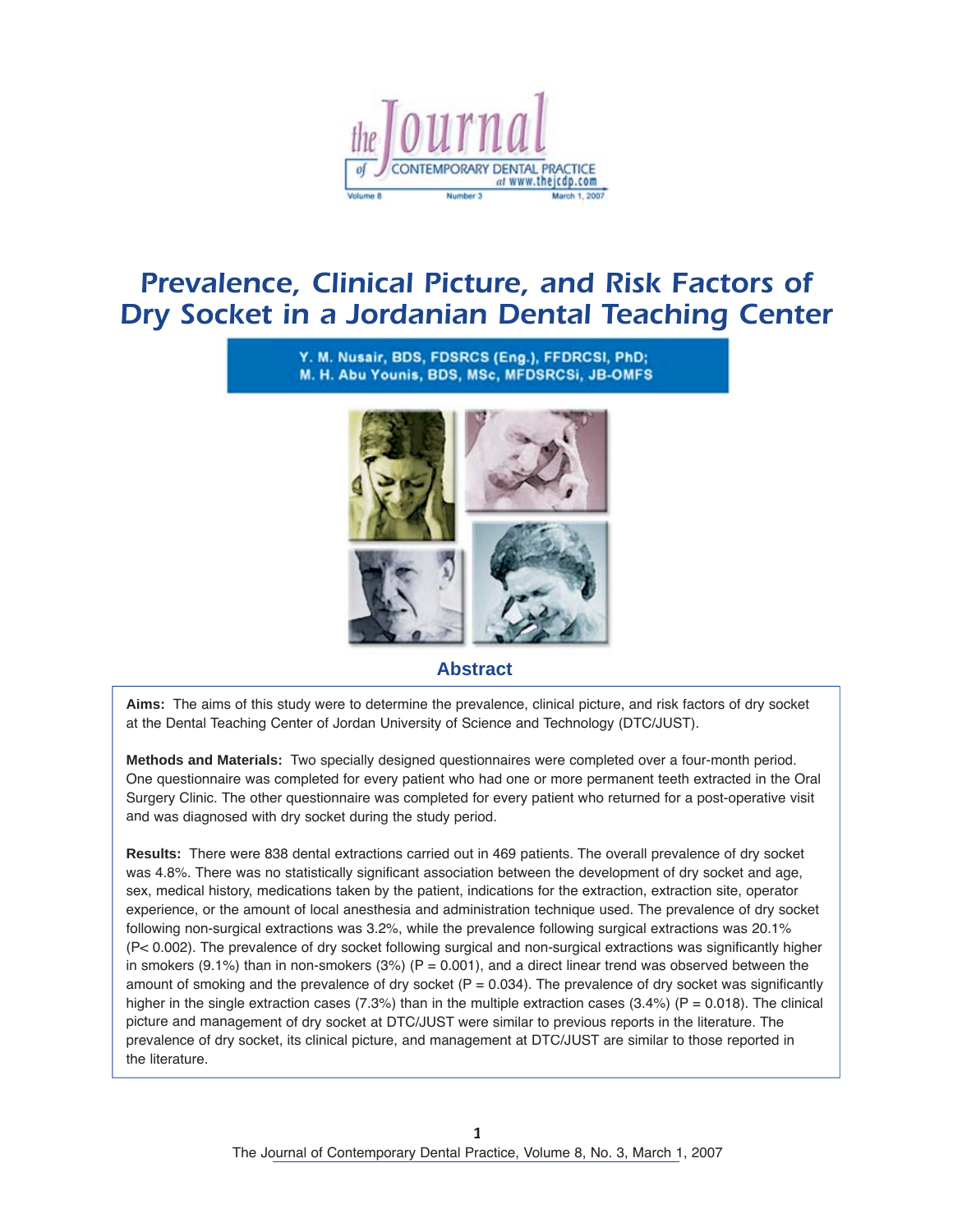**Conclusion:** Smoking and surgical trauma are associated with an increased incidence of dry socket. Moreover, patients who had single extractions were more likely to develop dry socket than those who had multiple extractions in the same visit.

**Keywords:** Dry socket, incidence, signs, symptoms, risk factors, Jordan

**Citation:** Nusair YM, Younis MHA. Prevalence, Clinical Picture, and Risk Factors of Dry Socket in a Jordanian Dental Teaching Center. J Contemp Dent Pract 2007 March;(8)3:053-063.

#### **Introduction**

Dry socket is one of the most common complications of tooth extraction and is characterized by severe pain starting usually on the second or third day postoperatively. Its prevalence has been reported to vary from 0%<sup>1</sup> to more than  $35\%^2$  and is more common following mandibular third molar extraction.<sup>3-9</sup> Patients experience pain and may experience loss of productivity. This makes the condition costly to both patient and society, as 45% of patients require multiple postoperative visits in the process of managing this painful condition.<sup>10</sup>

The exact pathogenesis of dry socket is not well understood. However, disintegration of the blood clot by fibrinolysis remains the most widely accepted theory.<sup>11</sup> Several contributing factors have been reported to be associated with an increased risk of dry socket. They include traumatic extraction,<sup>3-4,11</sup> preoperative infection,<sup>11-12</sup> smoking,<sup>13</sup> sex,<sup>11,14</sup> site of extraction,<sup>8,14</sup> use of oral contraceptives,<sup>15</sup> use of local anesthetics with vasoconstrictors,<sup>16</sup> inadequate postoperative irrigation,<sup>17</sup> and low level of operator experience.<sup>4,8</sup>



Several methods have been advocated to reduce the incidence of dry socket including the use of antiseptic mouthwashes<sup>18-20</sup> antifibrinolytic agents,<sup>21</sup> antibiotics,<sup>22-23</sup> steroids,<sup>24</sup> clot supporting agents,<sup>25</sup> and other intra-alveolar dressings and medicaments. 9,27-28

While this condition cannot be completely treated as long as the exact etiology is not firmly established, its management appears to be simple and effective. It usually involves reassurance of the patient, cleaning and irrigation of the affected socket, and insertion of a medicated pack.<sup>2,25,29-30</sup>

This is the first study of dry socket at the Dental Teaching Center of Jordan University of Science and Technology (DTC/JUST) and in Jordan . Its aims were to identify the prevalence and risk factors as well as to describe the clinical picture of this painful condition at this Jordanian dental teaching center.

#### **Methods and Materials**

The DTC/JUST was the setting for the study. This center is located in Irbid, in North Jordan, and is involved in the training of undergraduate and postgraduate dental students. It serves the community of the city of Irbid and its neighboring towns and villages, which have a total population of approximately 750,000.

This prospective study was totally observational without any interference with any of the clinical procedures normally followed at DTC/JUST.

#### **Description of the Sample**

During the study period, 838 permanent tooth extractions were carried out in 469 patients. There were 225 (48.0%) male patients and 244 (52.0%) female patients. The age of patients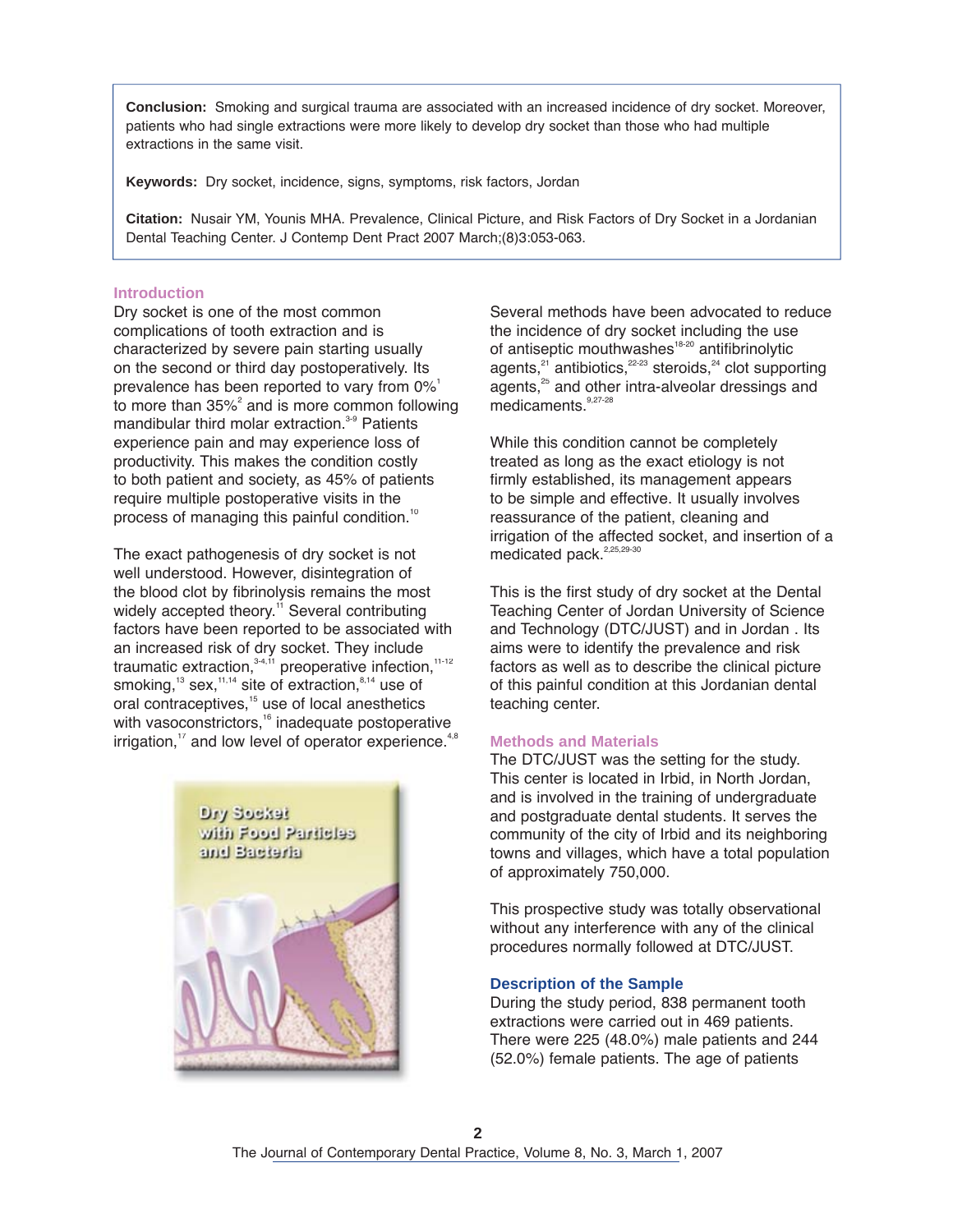ranged from 11 to 80 years with a mean of 36.96  $(\pm 15.53)$  years.

## **Data Collection**

Data were collected over a period of four months using two questionnaires. The first questionnaire was completed for each patient who had an extraction of one or more permanent teeth at the Oral Surgery Clinic. Patients who had only deciduous teeth extracted were not included in the study. The questionnaire was completed by the person who performed the extraction. It included items such as patient demographic data, smoking habits, medical history and medications, teeth extracted, indication for the extraction for each tooth, extraction technique, level of experience of the operator who performed the extraction, amount and technique of local anesthesia, and postoperative medications. If the extracted tooth was an impacted third molar, its depth and angulation were also recorded (Figure 1).

The second questionnaire was completed for each patient who came back to the clinic during the study period and was diagnosed with a dry socket. A modification of the Blum's definition of dry socket was adopted in this study.<sup>25</sup>

Patients were diagnosed with a dry socket if they had at least two of the following signs and symptoms:

- a. Empty socket with or without food debris
- b. Pain in or around the socket occurring any time within one week of the extraction

This questionnaire was completed by one of the researchers and included items such as the patient demographic data, socket affected, signs and symptoms, onset of symptoms, and treatment provided (Figure 2).

## **Study Groups**

Patients were divided into four age groups as follows: <18 years, 18-33 years, 34-49 years, and ≥50 years. These four groups were then organized as follows:

1. The extracted teeth were classified according to their anatomical location into upper

anterior teeth, upper posterior teeth, lower anterior teeth, and lower posterior teeth.

- 2. Extraction techniques were classified into:
	- Non-surgical extractions (extractions which needed simple elevation or root separation without reflecting a mucoperiosteal flap).
	- Surgical extractions (extractions which involved the reflection of a mucoperiosteal flap with or without bone removal).
- 3. Local anesthetic techniques were classified into:
	- Infiltration anesthesia
	- Regional block anesthesia
- 4. Amount of local anesthesia used was divided into two categories: <2 cartridges and ≥2 cartridges per tooth.
- 5. Patients were divided according to their medical history into two groups: medically fit patients and patients with systemic diseases.
- 6. Patients were divided according to their smoking habit into:
	- Non-smokers: patients who did not smoke and x-smokers
	- Smokers: patients who smoked up to 20 cigarettes per day
	- Heavy smokers: patients who smoked more than 20 cigarettes per day and those who smoked a water pipe (Shisha) regularly.

## **Data Analysis**

Data were then analyzed using SPSS® for Windows (version 9; SPSS Inc, Chicago, IL, USA) and Epi-info<sup>®</sup> (CDC, Atlanta, GA, USA) statistical software. Descriptive statistics and bi-variant data analysis using chi-square tests were done as appropriate. The critical level of significance was set at  $P < 0.05$ . Multiple binary logistic regression was used to test for the significance of associations between selected variables after adjusting the effect of others.

# **Results**

A total of 122 (26%) patients were smokers, of whom 33 (7% of the total sample) were heavy smokers (smoked more than 20 cigarettes per day). The proportion of smokers was higher in the male group than in the female group (44.9% and 8.6%, respectively). Although the majority of patients (358 (76.3%)) were fit and healthy at the time of extraction, 111 (23.7%) had varying underlying systemic conditions and 90 (19.1%) were taking different medications (Tables 1 and 2).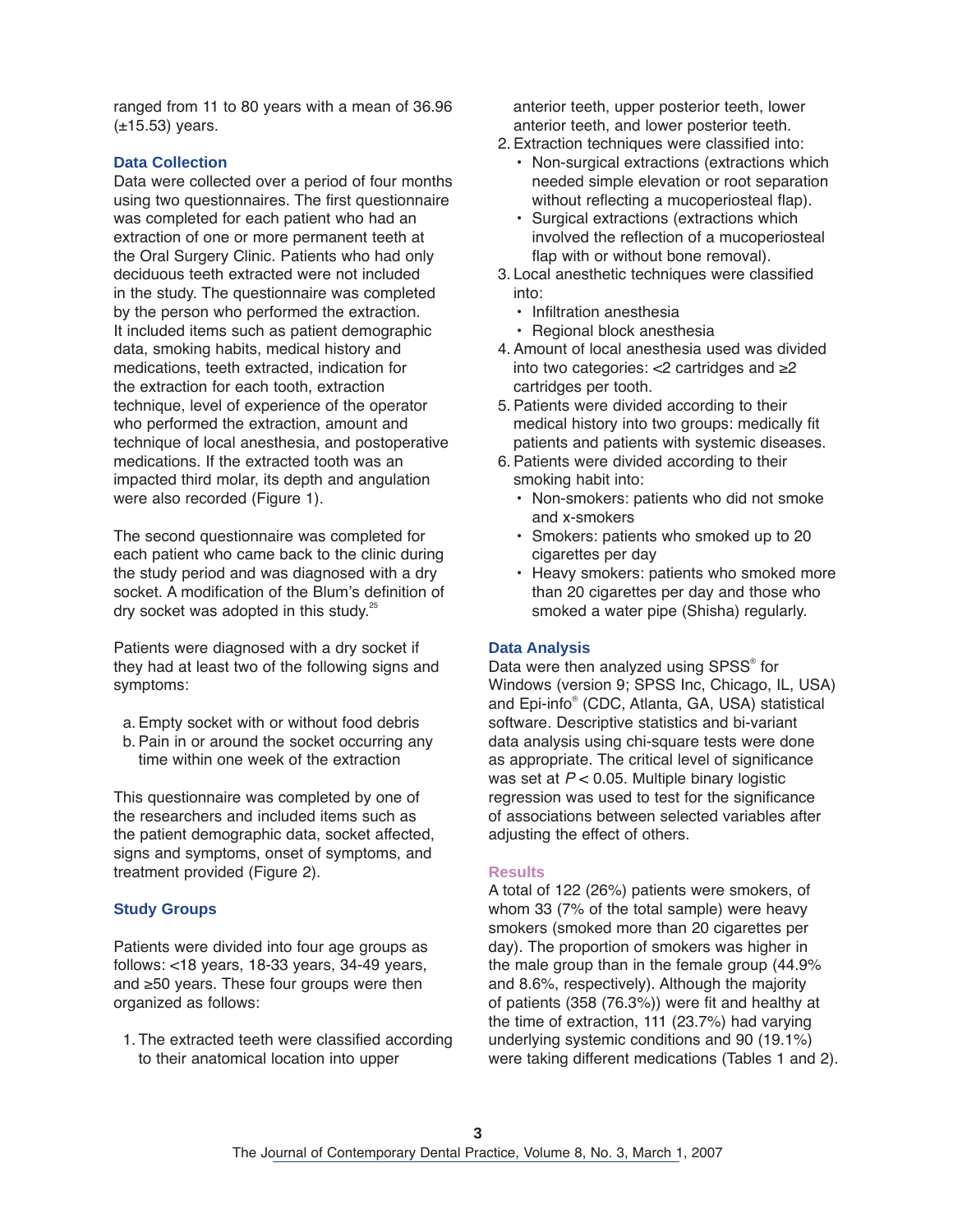Figure 1. Questionnaire used for all subjects.

| Dry Socket in the Dental Teaching Center<br><b>Extraction Sheet</b>                                |                                                                                                                               |                                                                                                               |                             |                                                                                                                                                                                                                               |  |  |
|----------------------------------------------------------------------------------------------------|-------------------------------------------------------------------------------------------------------------------------------|---------------------------------------------------------------------------------------------------------------|-----------------------------|-------------------------------------------------------------------------------------------------------------------------------------------------------------------------------------------------------------------------------|--|--|
| Please check all that apply                                                                        |                                                                                                                               |                                                                                                               |                             |                                                                                                                                                                                                                               |  |  |
|                                                                                                    |                                                                                                                               | File number:                                                                                                  |                             | Date: the part of the part of the part of the part of the part of the part of the part of the part of the part of the part of the part of the part of the part of the part of the part of the part of the part of the part of |  |  |
| Gender:<br>$\Box$ Male $\Box$ Female                                                               |                                                                                                                               | Age: ____________ years                                                                                       |                             |                                                                                                                                                                                                                               |  |  |
| Smoking:                                                                                           |                                                                                                                               | □ No □ Yes <u>cigarettes</u> / day                                                                            |                             |                                                                                                                                                                                                                               |  |  |
|                                                                                                    |                                                                                                                               |                                                                                                               |                             |                                                                                                                                                                                                                               |  |  |
|                                                                                                    |                                                                                                                               |                                                                                                               |                             |                                                                                                                                                                                                                               |  |  |
|                                                                                                    |                                                                                                                               |                                                                                                               |                             |                                                                                                                                                                                                                               |  |  |
| Reason for extraction: $\Box$ Advanced caries<br>$\Box$ Orthodontic treatment $\Box$ Pericoronitis |                                                                                                                               |                                                                                                               |                             | □ Advanced periodontal disease                                                                                                                                                                                                |  |  |
|                                                                                                    | Extraction technique: □ Simple elevation<br>$\Box$ Flap without bone removal $\Box$ Flap with bone removal                    |                                                                                                               | ■ Root separation           |                                                                                                                                                                                                                               |  |  |
| Operator:                                                                                          | $\Box$ 4 <sup>th</sup> year dental student $\Box$ 5 <sup>th</sup> year dental student<br>$\Box$ Resident<br>$\Box$ Consultant |                                                                                                               | $\Box$ Postgraduate student |                                                                                                                                                                                                                               |  |  |
| Number of local anaesthetic cartridges used: ___________________________________                   |                                                                                                                               |                                                                                                               |                             |                                                                                                                                                                                                                               |  |  |
| Technique of local anaesthesia:                                                                    |                                                                                                                               | $\Box$ Labial/ buccal infiltration $\Box$ Lingual/ palatal infiltration<br>□ ID/ lingual block □ Mental block |                             |                                                                                                                                                                                                                               |  |  |
| If the tooth is an impacted wisdom tooth:<br>Depth of impaction:                                   |                                                                                                                               | $\Box$ Partially erupted<br>$\Box$ Soft tissue impaction<br>$\Box$ Bony impaction                             |                             |                                                                                                                                                                                                                               |  |  |
| Angulation:                                                                                        |                                                                                                                               | Vertical<br>Mesioangular<br>Distoangular<br>□ Horizontal                                                      |                             |                                                                                                                                                                                                                               |  |  |
| Postoperative instructions given?                                                                  |                                                                                                                               | $\Box$ Yes $\Box$ No                                                                                          |                             |                                                                                                                                                                                                                               |  |  |
|                                                                                                    |                                                                                                                               |                                                                                                               |                             |                                                                                                                                                                                                                               |  |  |

**Dry Socket in the Dental Teaching Center**

**4**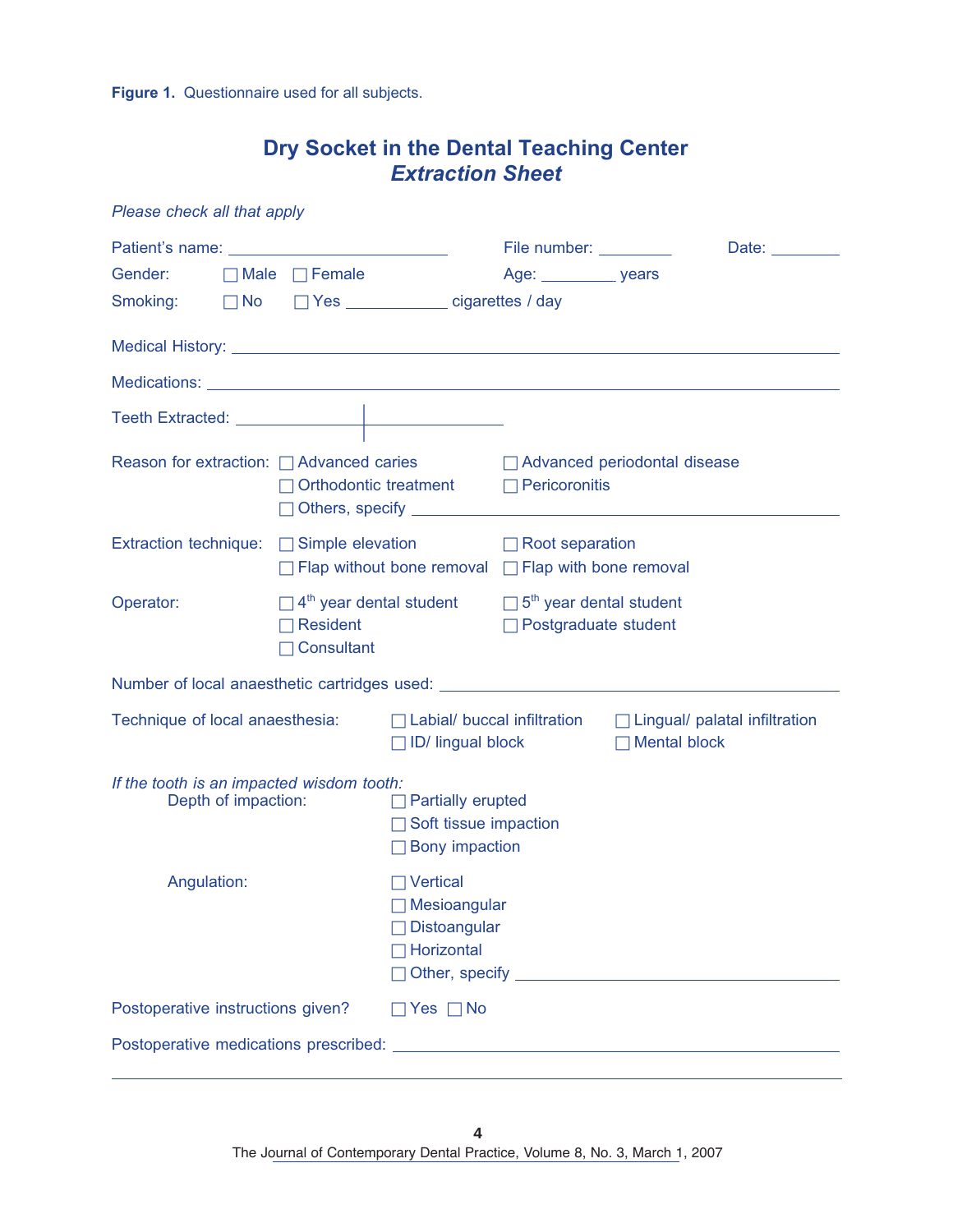Figure 2. Questionnaire used for subjects with a dry socket.

| Please tick all that apply:     |                                                                                                                                                                                                                                                                                                                                                                                                       |                        |                       |
|---------------------------------|-------------------------------------------------------------------------------------------------------------------------------------------------------------------------------------------------------------------------------------------------------------------------------------------------------------------------------------------------------------------------------------------------------|------------------------|-----------------------|
|                                 |                                                                                                                                                                                                                                                                                                                                                                                                       | File number: _________ | Date: <u>________</u> |
| Gender:                         | $\Box$ Male $\Box$ Female                                                                                                                                                                                                                                                                                                                                                                             |                        |                       |
|                                 |                                                                                                                                                                                                                                                                                                                                                                                                       |                        |                       |
| Signs and symptoms: $\Box$ Pain | <b>Empty socket</b><br><b>Bare bone</b><br>$\Box$ Halitosis                                                                                                                                                                                                                                                                                                                                           |                        |                       |
|                                 | Onset of symptoms: □ Immediately after extraction<br>$\Box$ 24 hours after extraction<br>$\Box$ 48 hours after extraction<br>$\Box$ 72 hours after extraction<br>Other, specify <u>contained a set of the set of the set of the set of the set of the set of the set of the set of the set of the set of the set of the set of the set of the set of the set of the set of the set of the set of </u> |                        |                       |
| Treatment provided:             | $\Box$ Irrigation with normal saline<br>□ Packing with Alvogyl                                                                                                                                                                                                                                                                                                                                        |                        |                       |

**Dry Socket in the Dental Teaching Center** *Dry Socket Sheet*

Upper anterior teeth and upper posterior teeth constituted 105 (12.5%) and 324 (38.7%) of the total number of extractions, respectively, whereas lower anterior teeth and lower posterior teeth constituted 98 (11.7%) and 311 (37.1%) of the total number of extractions, respectively. A total of 761 (90.9%) extractions were non-surgical (731 (87.2%) simple elevations and 30 (3.6%) root separations), while 77 (9.1%) teeth needed surgical extraction (59 (7%) needed a flap with bone removal and 18 (2.1%) needed only a flap without bone removal).

an anns

Undergraduate and postgraduate students carried out 743 (88.7%) extractions [(182 (21.7%) by fourth year students, 460 (54.8%) by fifth year

students, and 101 (12.2%) by postgraduate students)], while consultants and resident dentists carried out 50 (6%) and 45 (5.3%) extractions, respectively.

Advanced caries was the most common cause of extraction and lead to the extraction of 345 (41.2%) teeth. This was followed by periodontal diseases, which accounted for 200 (23.9%) extractions. A combination of caries and periodontal disease was the reason behind the extraction of 158 (18.9%) teeth. In addition, pericoronitis and orthodontic treatment were the indications for the extraction of 66 (7.9%) and 50 (6%) teeth, respectively. Only 19 (2.3%) teeth were extracted because of a missing opposing tooth.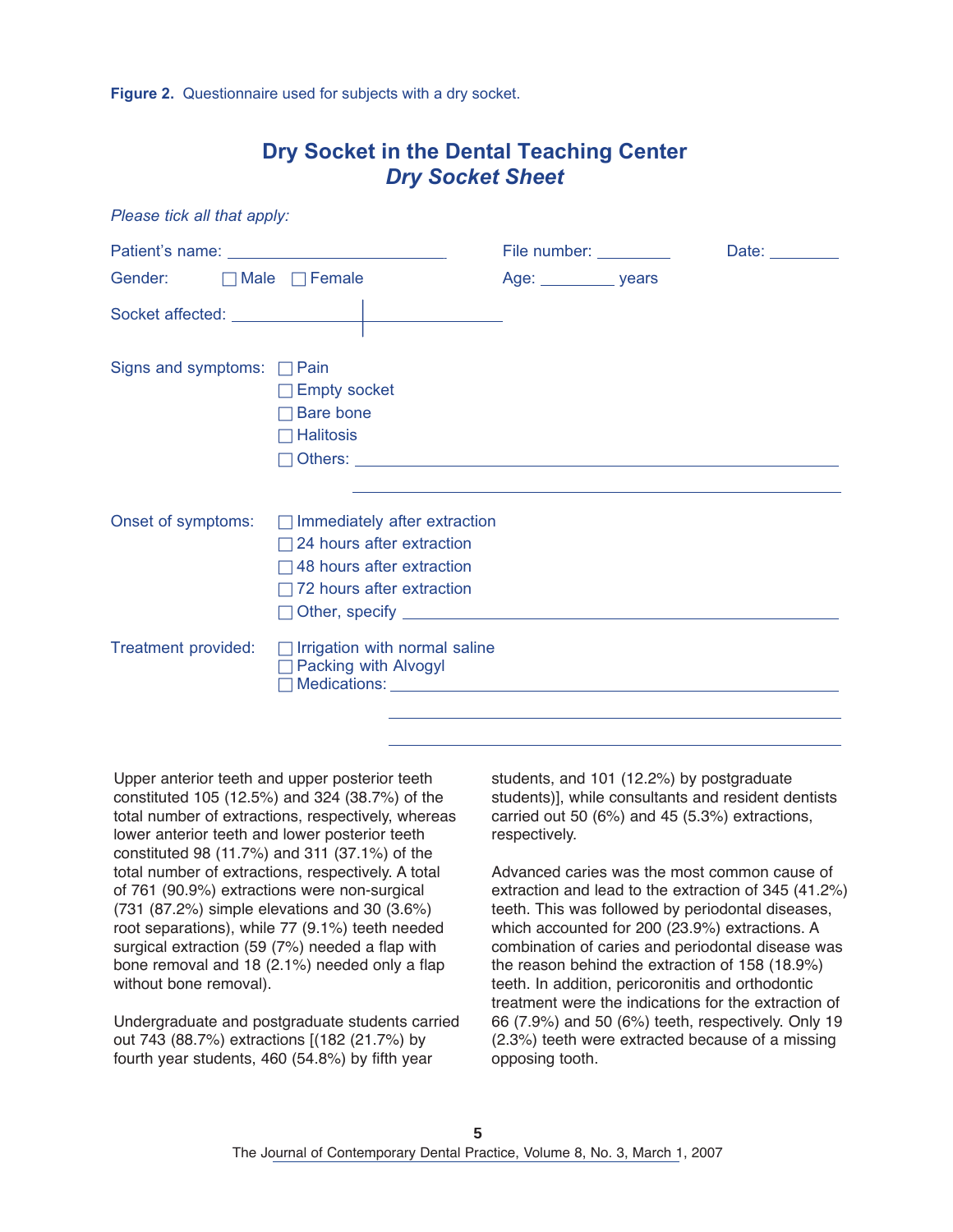| <b>Medical History</b>  | <b>Number of Patients</b> | Percentage (%) |
|-------------------------|---------------------------|----------------|
| None                    | 358                       | 76.3%          |
| Diabetes Mellitus (DM)  | 19                        | 4.1%           |
| Hypertension (HT)       | 17                        | 3.6%           |
| Ischemic heart disease  | 3                         | 0.6%           |
| DM and HT               | 4                         | 0.9%           |
| Asthma                  | 12                        | 2.6%           |
| Chronic bronchitis      | 3                         | 0.6%           |
| Previous surgery        | 24                        | 5.2%           |
| Rheumatoid arthritis    | 4                         | 0.9%           |
| Psychological disorders | 6                         | 1.3%           |
| Anemia                  | 5                         | 1.1%           |
| Peptic ulcer            | 3                         | 0.6%           |
| Osteoporosis            | 3                         | 0.6%           |
| <b>Hepatitis B</b>      | $\overline{c}$            | 0.4%           |
| Renal stones            | 2                         | 0.4%           |
| Hyperthyroidism         | 1                         | 0.2%           |
| Epilepsy                | 1                         | 0.2%           |
| Migraine                | ٦                         | 0.2%           |
| Prosthetic heart valve  | 1                         | 0.2%           |
| Total                   | 469                       | 100%           |

# **Table 1. Summary of the medical history of the study population.**

**Table 2. Medications used regularly by the study population at the extraction.**

| <b>Medication</b>       | <b>Number of Patients</b> | Percentage (%) |
|-------------------------|---------------------------|----------------|
| None                    | 379                       | 80.9%          |
| Paracetamol             | 13                        | 2.8%           |
| <b>NSAID's</b>          | 8                         | 1.7%           |
| Oral contraceptives     | 6                         | 1.3%           |
| Antihy pertensive drugs | 15                        | 3.2%           |
| Hypoglycemic agents     | 15                        | 3.2%           |
| Insulin                 | 8                         | 1.7%           |
| <b>Steroids</b>         | 5                         | 1.1%           |
| Warfarin                | 6                         | 1.3%           |
| Ferrous sulphate        | 3                         | 0.6%           |
| Ipratropium bromide     | 2                         | 0.4%           |
| Salbutamol              | $\overline{2}$            | 0.4%           |
| H2-blockers             | 2                         | 0.4%           |
| Antidepressant drugs    | $\overline{2}$            | 0.4%           |
| Carbimazole             | 1                         | 0.2%           |
| Sodium valproate        | ٦                         | 0.2%           |
| Ergotamine              | ۹                         | 0.2%           |
| <b>Total</b>            | 469                       | 100%           |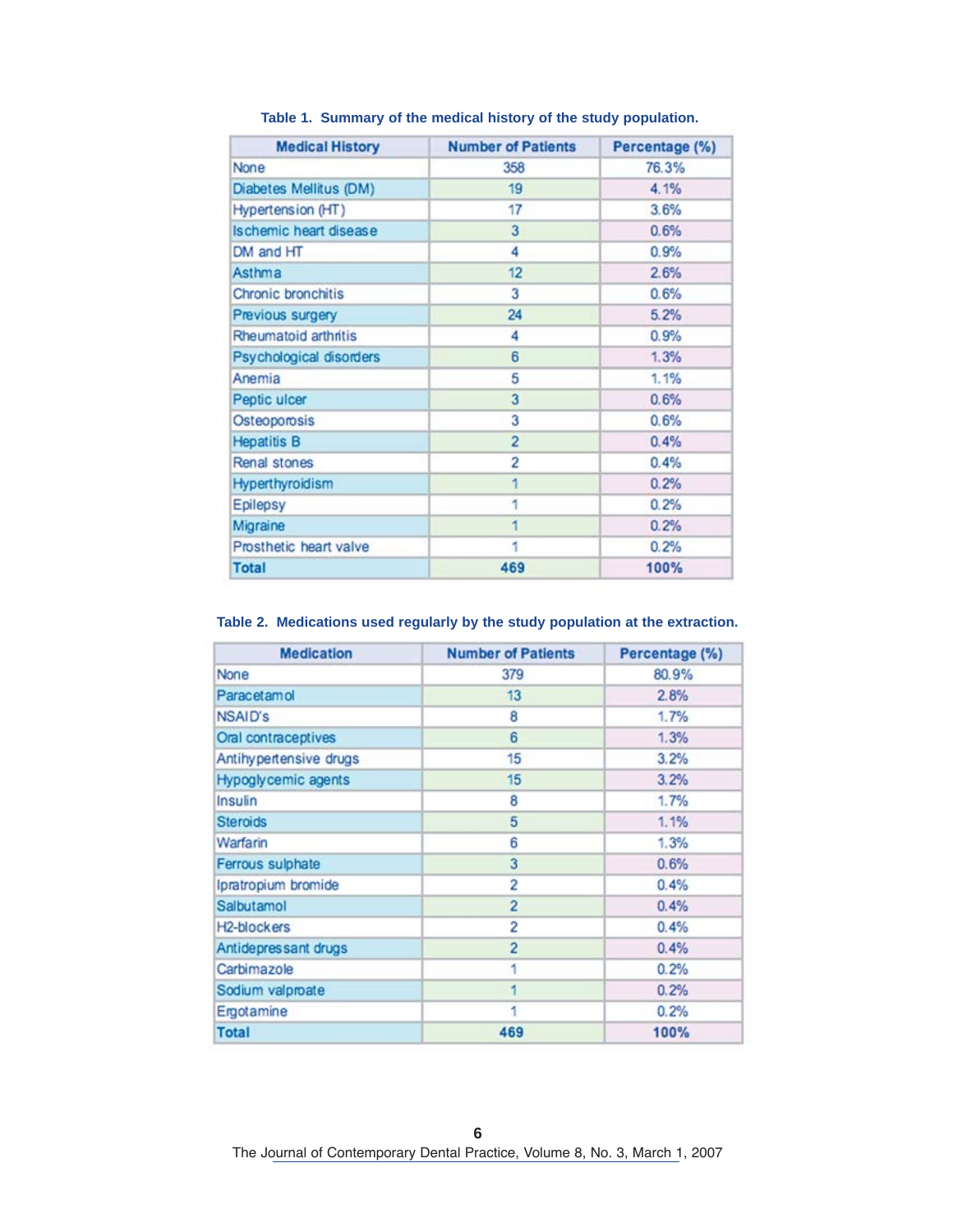A total of 131 mandibular third molars were extracted, of which 74 (56.6%) were impacted and needed surgical extraction. Of the impacted ones, 47 (63.5%) were partially erupted, 23 (31.1%) were covered with soft tissues, and 4 (5.4%) were covered with bone. The angulation of 29 (39.2%) impacted lower third molars was vertical, 24 (32.4%) were mesioangular, 12  $(16.2%)$  were horizontal, and 9  $(12.2%)$  were distoangular.

All teeth were extracted under local anesthesia using  $2\%$  Xylestesin<sup>®</sup> (Lidocaine) with 0.015 mg/ml epinephrine (3M ESPE AG, Seefeld, Germany). Infiltration around the tooth was used in 470 (56.1%) extractions, while regional block anesthesia was used in 368 (43.9%) extractions. The amount of local anesthesia used was less than two cartridges per tooth in 484 (57.8%) extractions and two or more cartridges per tooth in 354 (42.2%) extractions.

All patients received oral postoperative instructions by the operators. Post-extraction medications were prescribed for 176 (37.5%) patients. Analgesics (ibuprofen and/or paracetamol) were prescribed alone for 130 (27.7%) patients, whereas a combination of antibiotics (either amoxicillin or metrondizole or both) and pain killers were prescribed for 46 (9.9%) patients.

## **Dry Socket Prevalence**

The overall prevalence of dry socket was 4.8% (40 dry sockets in 838 extractions). Some patients developed more than one dry socket, which made the overall prevalence per patient 6.4% (30 patients with dry sockets out of 469 patients who had extractions). In addition, dry socket prevalence (per tooth) following non-surgical extractions was 3.2% (24 of 761), while it was 20.1% (16 of 77) following surgical extractions. This difference was statistically significant (P< 0.002) (Figure 3).

There was no statistically significant association between the development of dry socket and patient's age, sex, medical history, medications (preoperative or postoperative), indications for extraction, operator's experience, and the amount or technique of local anesthesia.

Patients who developed dry sockets were 16 (53%) males and 14 (47%) females. The prevalence of dry socket in female patients was 4.3% (14 dry sockets in 327 extractions) compared to 5.1% (26 dry sockets in 511 extractions) in male patients. This difference was statistically insignificant  $(P = 0.553)$ .

The peak prevalence of dry socket was in the 18 to 33 year age group and was 7.9% (21 dry sockets in 266 extractions) compared to 2.7%



**Figure 3.** Prevalence of dry socket following surgical and non-surgical extraction.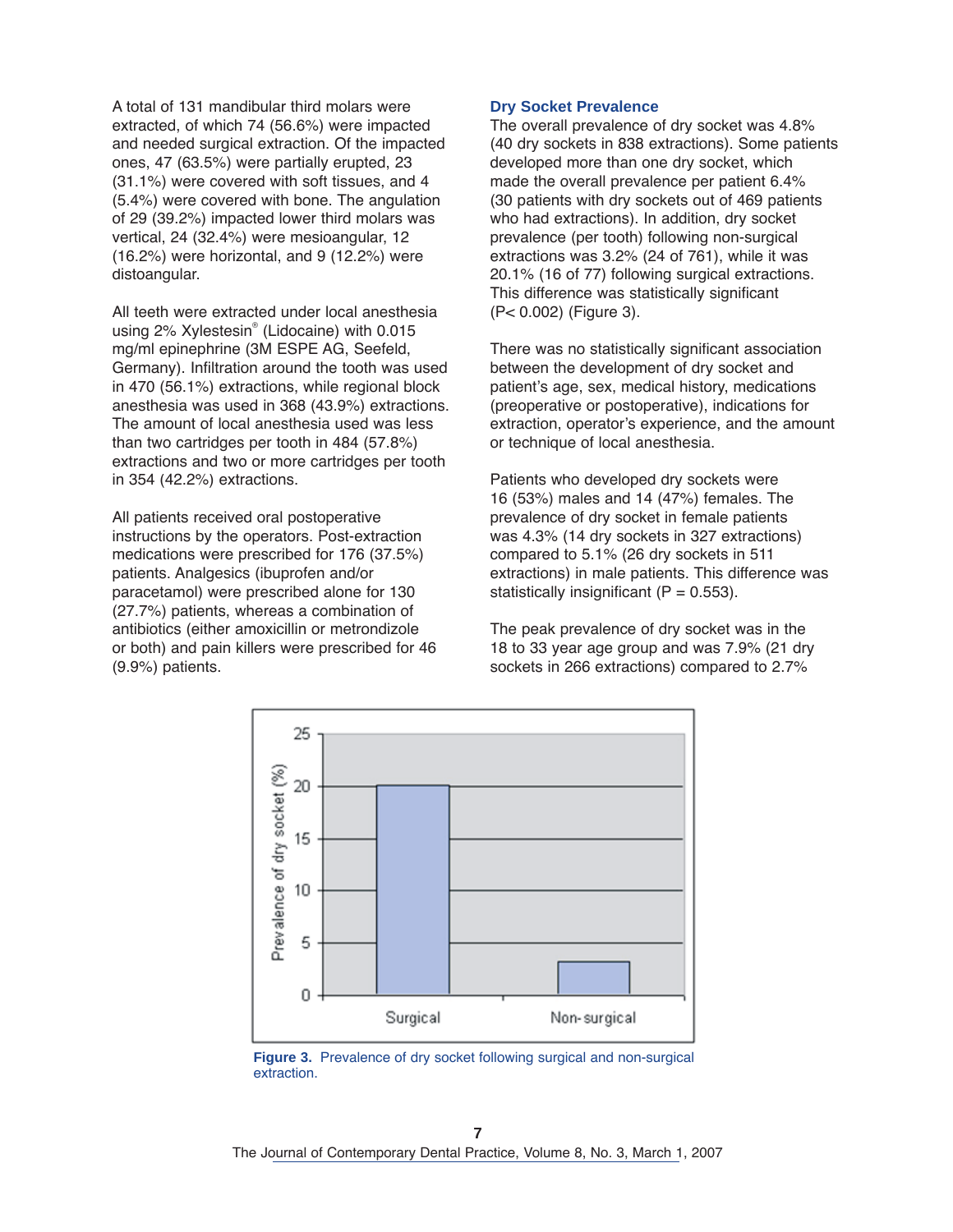(7 dry sockets in 263 extractions) in patients whose ages ranged from 34 to 49 years and 4.3% (12 dry sockets in 281 extractions) in patients who were older than 50 years. None of the patients under 18 years of age developed dry sockets. These differences were statistically insignificant  $(P = 0.383)$ .

Regarding extraction technique and operator's experience, the prevalence of dry socket was 3.3% (21 of 642) and 2.1% (1 of 49) following nonsurgical extractions performed by undergraduate and postgraduate students, respectively. This difference was statistically insignificant ( $p = 0.588$ ).

Following surgical extractions, the prevalence of dry socket was 23.1% (12 of 52) when postgraduate students performed the extractions and 18.2% (4 of 22) when consultants performed the extractions. This difference was also statistically insignificant ( $P= 0.513$ ). In addition, the prevalence of dry socket was 2.2% (1 of 45) following extractions performed by resident dentists.

A possible relation between the anesthetic techniques and dry socket development was investigated through analysis of data related to extractions of lower anterior teeth (the only area in which different anesthetic techniques were used). The prevalence of dry socket was 8.1%

(5 of 62) following regional block anesthesia (inferior alveolar and lingual nerve block) and 5.5% (2 of 36) following infiltration anesthesia. This difference was statistically insignificant ( $P =$ 0.473). In addition, the prevalence of dry socket following the use of less than two cartridges of local anesthesia per tooth was 3.5%, whereas it was 6.5% following the use of two cartridges or more. This difference was also statistically insignificant  $(P = 0.187)$ .

The prevalence of dry socket was 9.1% (23 dry sockets in 263 extractions) following extractions in smokers and heavy smokers compared to 3% (17 dry sockets in 575 extractions) in non-smokers. This difference was statistically significant  $(P = 0.001)$ .

In addition, the prevalence of dry socket was 6.1% and 17.1% following extractions in smokers and heavy smokers, respectively. This difference was statistically significant ( $P = 0.002$ ) (Figure 4).

When anatomical site was considered, there were 6 (15%) cases of dry socket in the upper jaw compared to 34 (85%) cases in the lower jaw. The prevalence of dry socket was 1.4% following maxillary extractions and 8.3% following mandibular extractions. This difference was statistically significant  $(P = 0.002)$  (Figure 5).



**Figure 4.** Prevalence of dry socket in relation to smoking.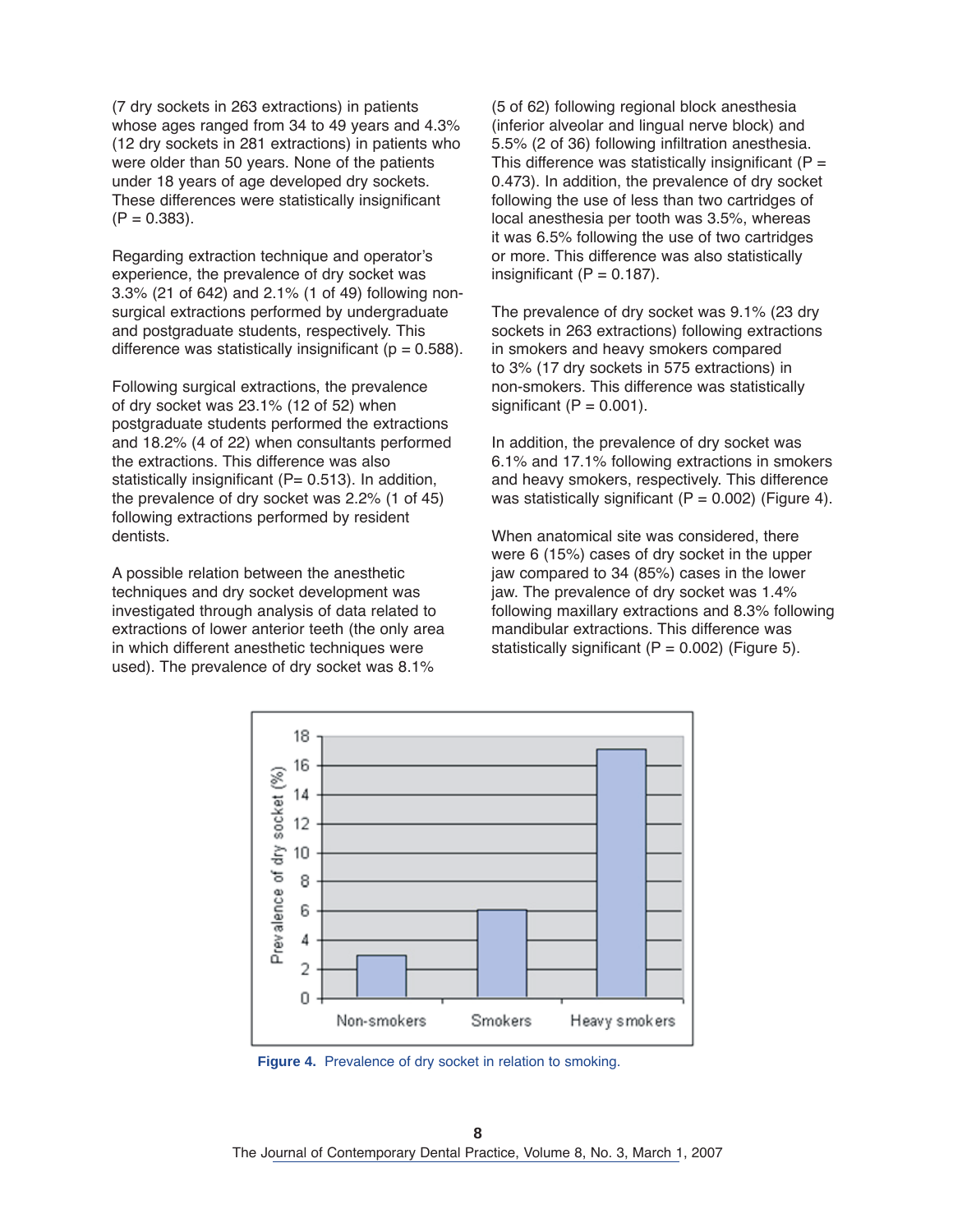

**Figure 5.** Prevalence of dry socket in the maxilla and mandible.

Also, the prevalence of dry socket was highest following the extraction of lower posterior teeth at around 8.7% (27 of 311). The next highest was dry socket occurring after extraction of lower anterior teeth at 7.1% (7 of 98), followed in order by 2.8% (3 of 105) after the extraction of upper anterior teeth, and a prevalence of 0.9% (3 of 324) following the extraction of upper posterior teeth. The differences in dry socket between anterior and posterior teeth within the same jaw were statistically insignificant.

There were a total of 17 lower wisdom teeth surgically extracted and subsequently developed dry sockets. Of these, ten (58.8%) were partially erupted and seven (41.2%) were soft tissue impacted. None of them (0.0%) were bony impacted.

The prevalence of dry socket following extraction of partially erupted and soft tissue impacted molars was 21.3% (10 of 47) and 30.4% (6 of 23), respectively. This difference was statistically insignificant ( $P = 0.736$ ). In addition, vertical angulation was found in eight cases of impacted wisdom teeth which developed dry socket, whereas six and three cases were in mesioangular and distoangular angulation, respectively.

Extractions of wisdom teeth with horizontal angular position were not followed by dry sockets. The incidence of dry socket following the extraction of wisdom teeth in a vertical position was 27.6% (8 of 29), and it was 25% (6 of 24) and 33.3% (3 of 9) following the extraction of lower third molars in mesioangular and distoangular positions, respectively. These differences were also statistically insignificant ( $P = 0.902$ ).

Patients were grouped into single-extraction cases (302) and multiple-extraction cases (167). The prevalence of dry socket in the first group was 7.3% (22 of 302), while in the second group it was 3.4% (18 of 536). This difference was statistically significant ( $P = 0.018$ ) (Figure 6).

#### **Clinical Picture of Dry Socket**

Regarding the clinical picture of dry socket, a combination of pain, empty socket, bare bone, and halitosis were the presenting signs and symptoms in 16 (40%) dry socket cases. This was followed by the presence of pain, empty socket, and bare bone without halitosis in 14 (35%) cases. Pain, empty socket, and halitosis were present in four (10%) cases, and only pain with empty socket was present in six (15%) cases. Thus, pain and empty socket were present in 40 (100%) cases, bare bone was present in 30 (75%) cases, and halitosis was present in 20 (50%) cases (Figure 7).

The onset of symptoms was found to range from immediately to 72 hours after the extraction with a mean of 36.6 hours. Symptoms started immediately after the extraction in two cases (5%),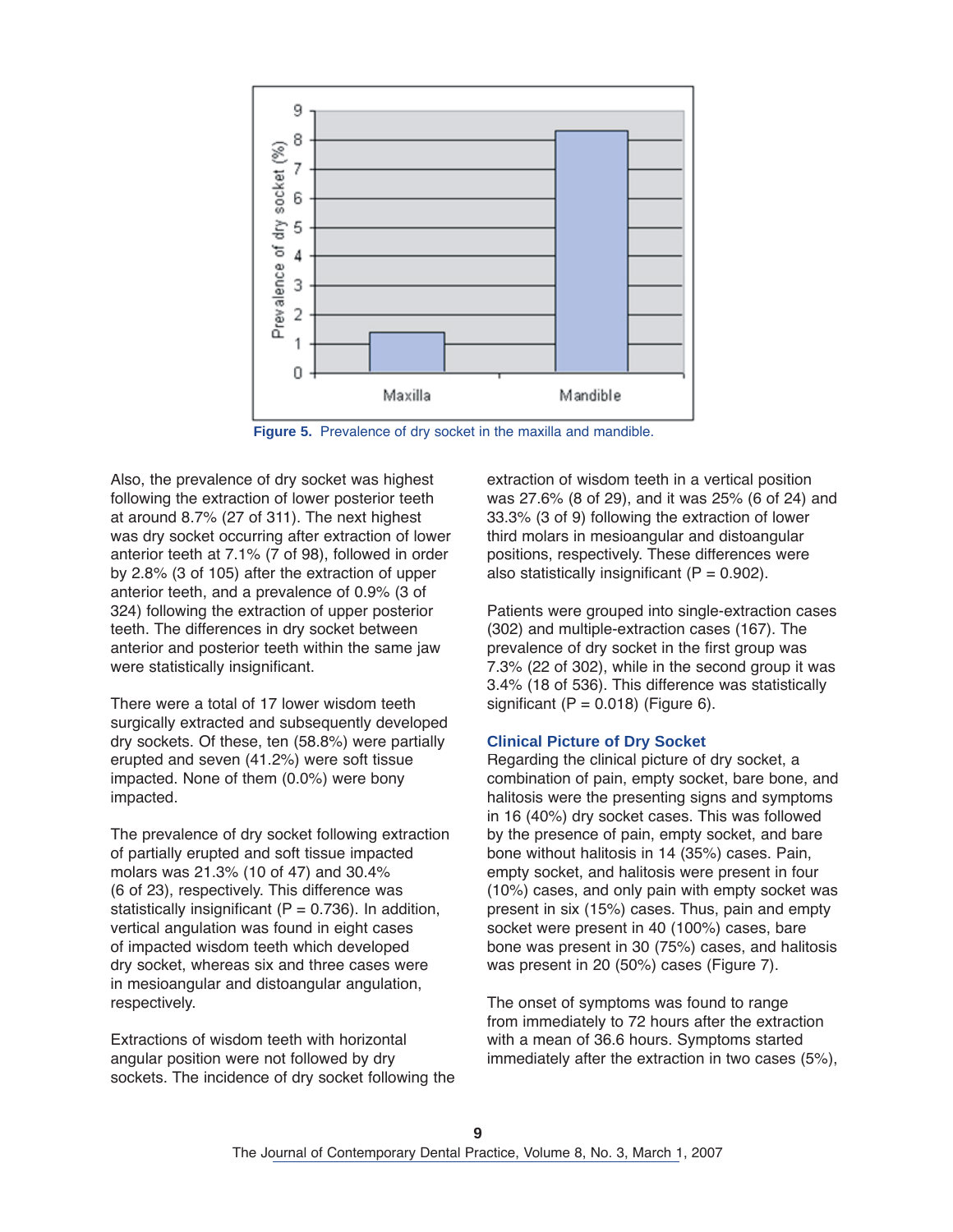

**Figure 6.** Prevalence of dry socket following single and multiple extractions.



**Figure 7.** Frequency distribution of dry socket signs and symptoms.

following 24 hours in 20 (50%) cases, following 48 hours in 13 (32.5%) cases, and following 72 hours in 5 (12.5%) cases (Figure 8).

With regards to management of dry socket, all affected sockets were irrigated with normal saline and Alvogyl packing was used in 33 (82.5%) cases. Thirteen patients had medications prescribed. These were pain killers (ibuprofen and/or paracetamol) in ten (33.3%) cases and

a combination of painkillers, metrondizole, and Chlorhexidine mouthwash in three (10%) cases.

#### **Discussion**

Dry socket is a clinical complication of considerable importance. It is characterized by severe pain starting usually on the second or third day postoperatively. The generally accepted etiology of dry socket is an increased local fibrinolysis leading to disintegration of the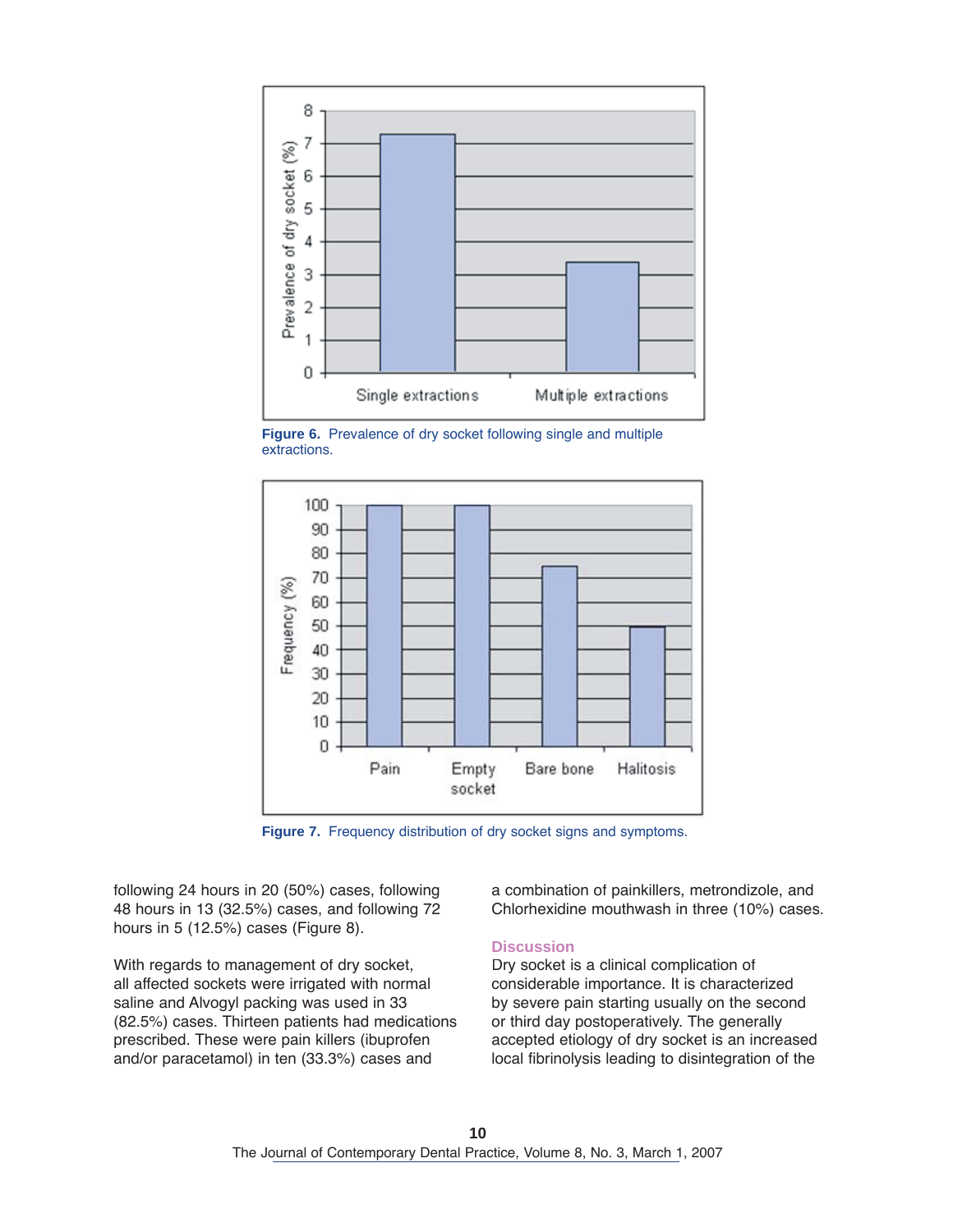

**Figure 8.** Frequency distribution of dry socket cases according to onset time.

clot. <sup>11</sup> Some antifibrinolytic agents when placed topically in the extraction site have been shown to decrease the incidence of dry socket. <sup>41</sup> Surgical trauma, which leads to liberation of different tissue activators, and bacterial infections remain the two most acceptable initiating factors of this localized fibrinolytic activity.<sup>11</sup>

The results of this study show the prevalence of dry socket at the DTC/JUST and its clinical features are generally similar to those reported in the literature. The overall prevalence of dry socket was 4.8%, which is only slightly higher than the overall prevalence of 2-4% reported in the literature.<sup>5-7,14</sup>

This difference could possibly be attributed to variations in the diagnostic criteria required by different researchers. While some required strict diagnostic criteria and reported a lower incidence, 5,14 , others were not as strict and reported a higher incidence.<sup>6,8</sup> In this study a minimum of pain and an empty socket with or without food debris were considered diagnostic.

Another possible explanation for this slightly higher than expected figure is it reflects the overall prevalence following all extractions, including surgical ones. It is well documented surgical extractions result in a higher dry socket prevalence. 3,9-10,42 If surgical extractions are

excluded, the prevalence of dry socket following non-surgical extractions becomes 3.2% which is comparable to previous reports in the literature.

It is widely accepted the prevalence of dry socket increases with the increase in extraction difficulty.<sup>11,14,25,31</sup> This could be due to more liberation of direct tissue activators secondary to bone marrow inflammation following the more difficult and, hence, more traumatic extractions.<sup>11</sup> In the current study surgical extractions were associated with a significantly higher incidence of dry socket (20.1%), which is consistent with what is well documented in the literature and may give some support to trauma as a contributing factor in the pathogenesis of dry socket.

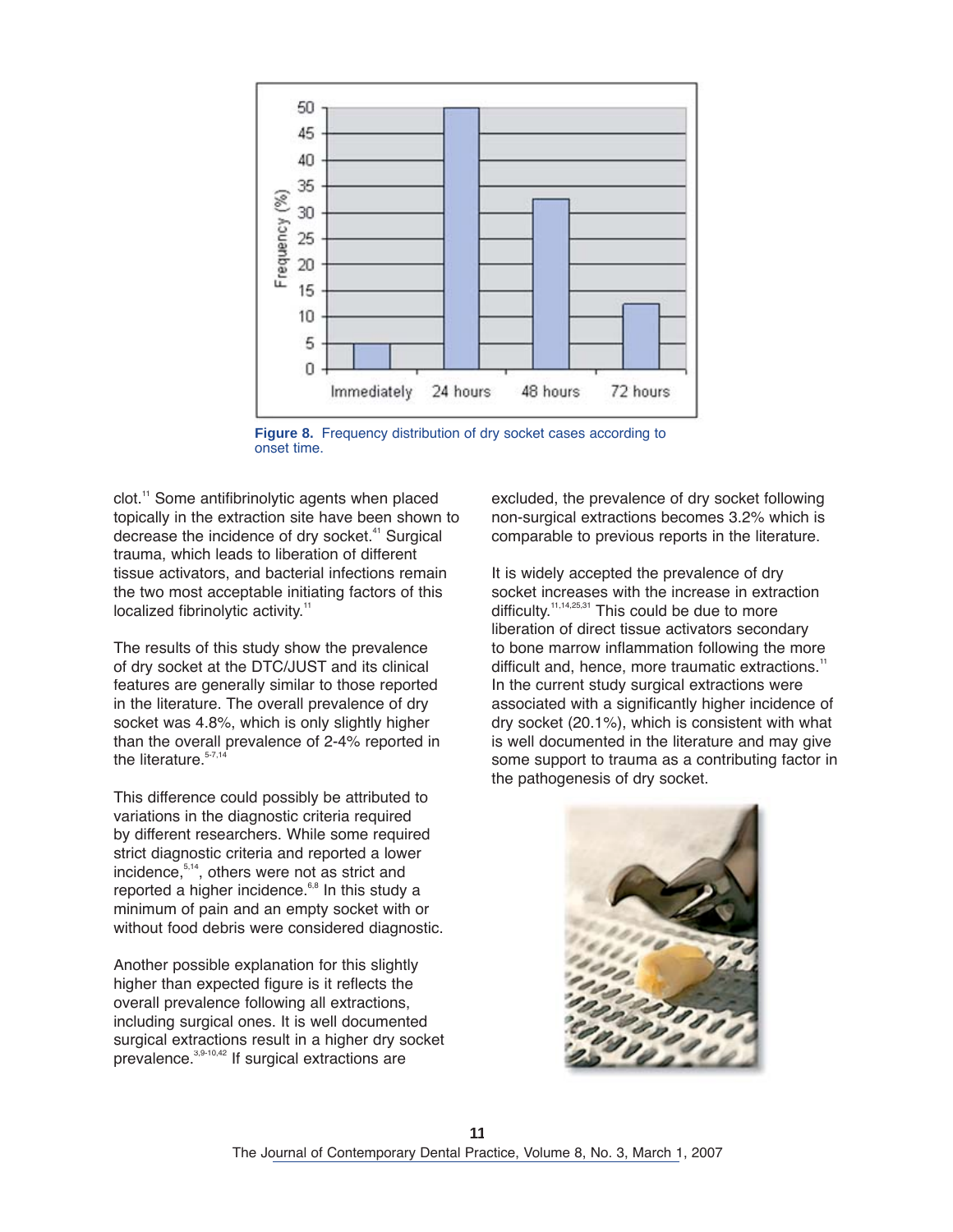A number of previous studies $6,14$  indicated the prevalence of dry socket was higher after single extractions than multiple extractions, and this was confirmed by the results of this study in which dry socket prevalence was 7.3% following single extractions and 3.4% following multiple extractions.

This difference could possibly be explained by less pain tolerance in patients with single extractions compared to those with multiple extractions who allow their teeth to deteriorate to such an extent multiple extractions are needed and relieve the preoperative pain. 6 In addition, multiple extractions are usually simple (atraumatic) because they are generally performed on mobile teeth which are periodontally compromised. This is also consistent with the findings of Krough $32$  who suggested if several adjacent teeth are to be extracted, the best postoperative healing would follow their extraction in one operation.

In this study the difference in the prevalence of dry socket between males (5.1%) and females (4.3%) was statistically insignificant. Although this is similar to the findings of Al Khateeb et al., $12$  it is in disagreement with the results of several other studies $5-6,33$  including MacGreoger<sup>14</sup> who reported a higher incidence of dry socket in females with a male:female ratio of 2:3.

This can be explained by the fact, unlike Western societies in which smoking habits are almost identically distributed among both sexes, the percentage of female smokers in this study was much less than males (8.6% and 44.9%, respectively). Thus, any increased susceptibility of the female sex to dry sockets may have been compensated for by the effect of smoking in the male group of patients.

Another possible explanation is most studies reporting a higher incidence of dry socket in females had a much higher percentage of oral contraceptive users than this study (3%). The use of contraceptives thought to be the reason behind the increased susceptibility of females to dry socket<sup>3,30,33-34</sup> was minimal in this study.

The findings of this study also showed the prevalence of dry socket to be highest in the third and fourth decades of life with a peak

incidence in the 18-33 year age group which is in agreement with the findings of many other studies.<sup>5-6,8,12,14</sup> The reason for this age dependence is still unclear, but the presence of well developed alveolar bone and the relative infrequency of periodontal diseases at this age (both make tooth extraction more difficult) may provide a possible explanation. <sup>6</sup> Most surgical extractions in this study were performed in this age group, and surgical extractions are associated with a higher incidence of dry socket.

Although the present study results were in agreement with part of the claim made by Hermesch et al.<sup>38</sup> showing no dry sockets in patients less than 18 years of age, it contradicted their other study by demonstrating six cases of dry socket in patients above the age of 50 years.

Contrary to the findings of Johnson and Blanton,<sup>35</sup> who reported no significant difference in the prevalence of dry socket between smokers and non-smokers, a dose dependent relationship between smoking and the occurrence of dry socket was demonstrated in the present study which is similar to the findings of other studies.<sup>13,42</sup>



However, the increased prevalence of dry socket among smokers may also be attributed to their failure to adhere to postoperative instructions. It has been reported patients who smoked on the same day of surgery had a higher incidence of dry socket than those who smoked on the second day postoperatively.<sup>42</sup> Whether a systemic mechanism or a direct local affect (heat and suction) on the extraction site is responsible for this increase in the occurrence of dry socket is unclear.

Many workers reported site specificity in the occurrence of dry socket with the mandibular molar area being the most commonly affected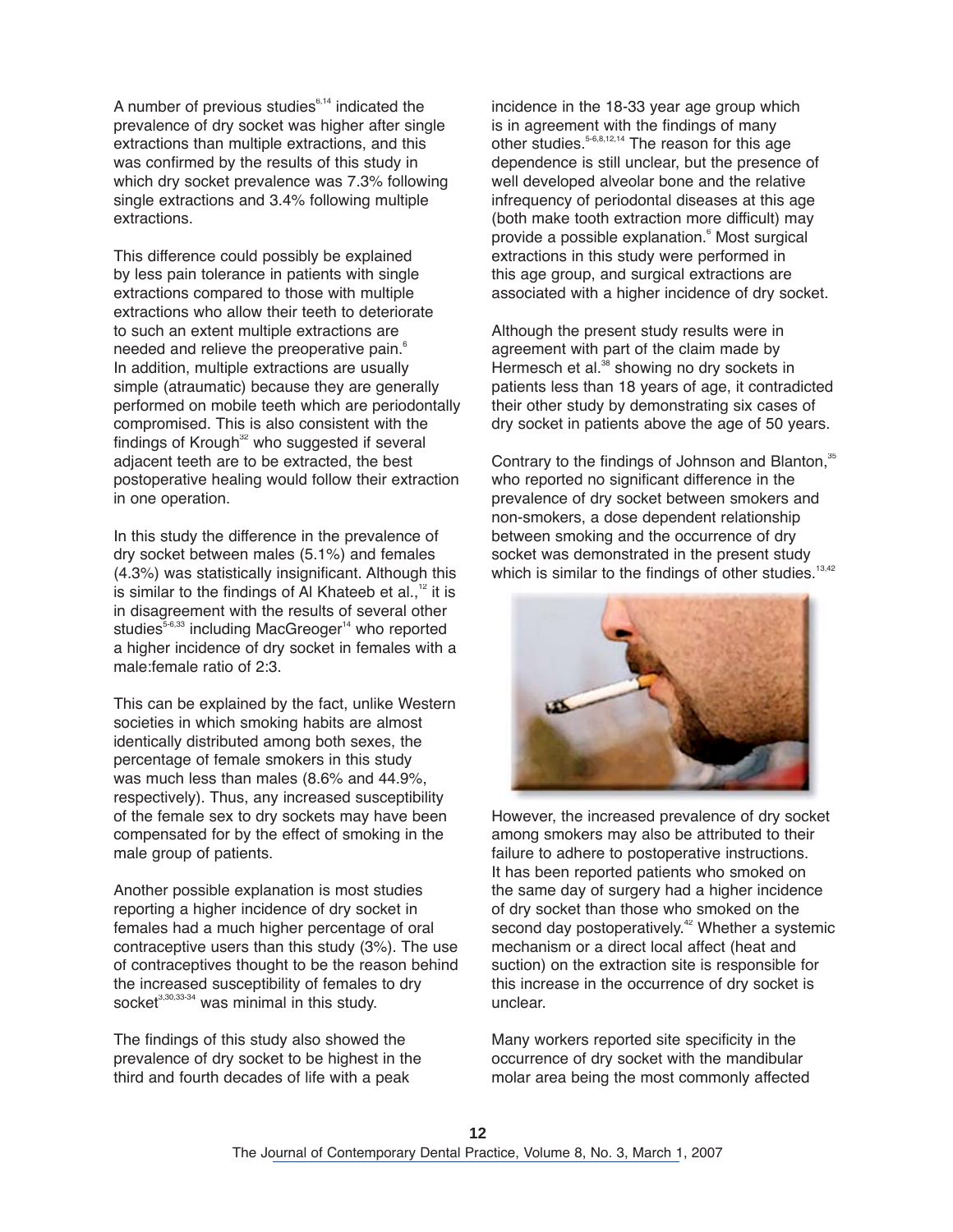site.<sup>6,8,23,14</sup> Although there is no scientific evidence of insufficient blood supply due to normal anatomical structure around the sockets of the mandibular molars and no evidence of any connection between dry socket and insufficient blood supply,<sup>11</sup> some authors still believe increased bone density, decreased vascularity, and a reduced capacity of producing granulation tissue are responsible for this site specificity.<sup>5</sup> It was also suggested this site specificity could be explained in terms of difficulty of extractions.<sup>14</sup> In this study, although there was a statistically significant difference between upper and lower jaws in terms of dry socket incidence (p=0.002), the differences were statistically insignificant between anterior and posterior regions within the same jaw.

In agreement with the findings of other authors $5,7$ the results of the present study have shown dry socket is more common following the extraction of mandibular third molars followed by first and second mandibular molars. This is probably due to the large percentage of surgically extracted mandibular third molars (56.6%) and may reflect the effect of surgical trauma rather than the anatomical site. If non-surgical extractions only were considered, dry socket would be seen most commonly after the extraction of the mandibular first molar followed by second and third mandibular molars, respectively. This is in agreement with results of both Oginni et al.<sup>8</sup> and MacGreoger, 14 whose studies involved mainly non-surgical extractions.

Undergraduate and postgraduate students carried out most of the non-surgical extractions during the study period, whereas most of the surgical extractions were performed by postgraduate students and consultants. There was no significant difference in the incidence of dry socket following non-surgical extractions performed by undergraduate and postgraduate students ( $p = 0.558$ ) and following surgical extractions performed by postgraduate students and consultants ( $p = 0.513$ ). Thus, the present study has failed to demonstrate the operator's experience as a risk factor for the development of dry socket. Although this is in agreement with the findings of Larsen $^{\text{\tiny{10}}}$  and Field et al., $^{\text{\tiny{6}}}$ it is different from those of Oginni et al.<sup>8</sup> and Alexander<sup>4</sup> who reported a higher incidence of dry



socket following extractions performed by the less experienced operators.

The failure of this study to demonstrate a lower prevalence of dry socket following non-surgical extractions performed by postgraduate students could be explained by noting postgraduate students usually performed more difficult extractions than those of undergraduate students although both were included under non-surgical extractions. Moreover, patients who usually presented to postgraduate students kept their follow-up appointments (and, hence, they were more likely to be diagnosed with dry sockets) opposite to those who presented to undergraduate students.

The increased difficulty of surgical cases performed by consultants and the different quality of patients presented to them may also be possible causes of the failure of this study to demonstrate a lower incidence of dry socket following surgical extractions performed by consultants. For the most part, patients who presented to consultants were in the high income and social group of patients; and so they may have had a lower pain tolerance and paid more attention to postoperative complications.

Even though some researchers suggested a relationship between some systemic diseases and dry socket,<sup>11,3</sup> in this study no significant difference was found between the incidence of dry socket among medically fit patients and those with underlying systemic diseases. This was in agreement with MacGreoger<sup>14</sup> and Oginni et al.<sup>8</sup> With regards to medications, only oral contraceptives have been reported to be associated with an increased risk of dry socket.<sup>3,15,33-34</sup> However, such a relationship was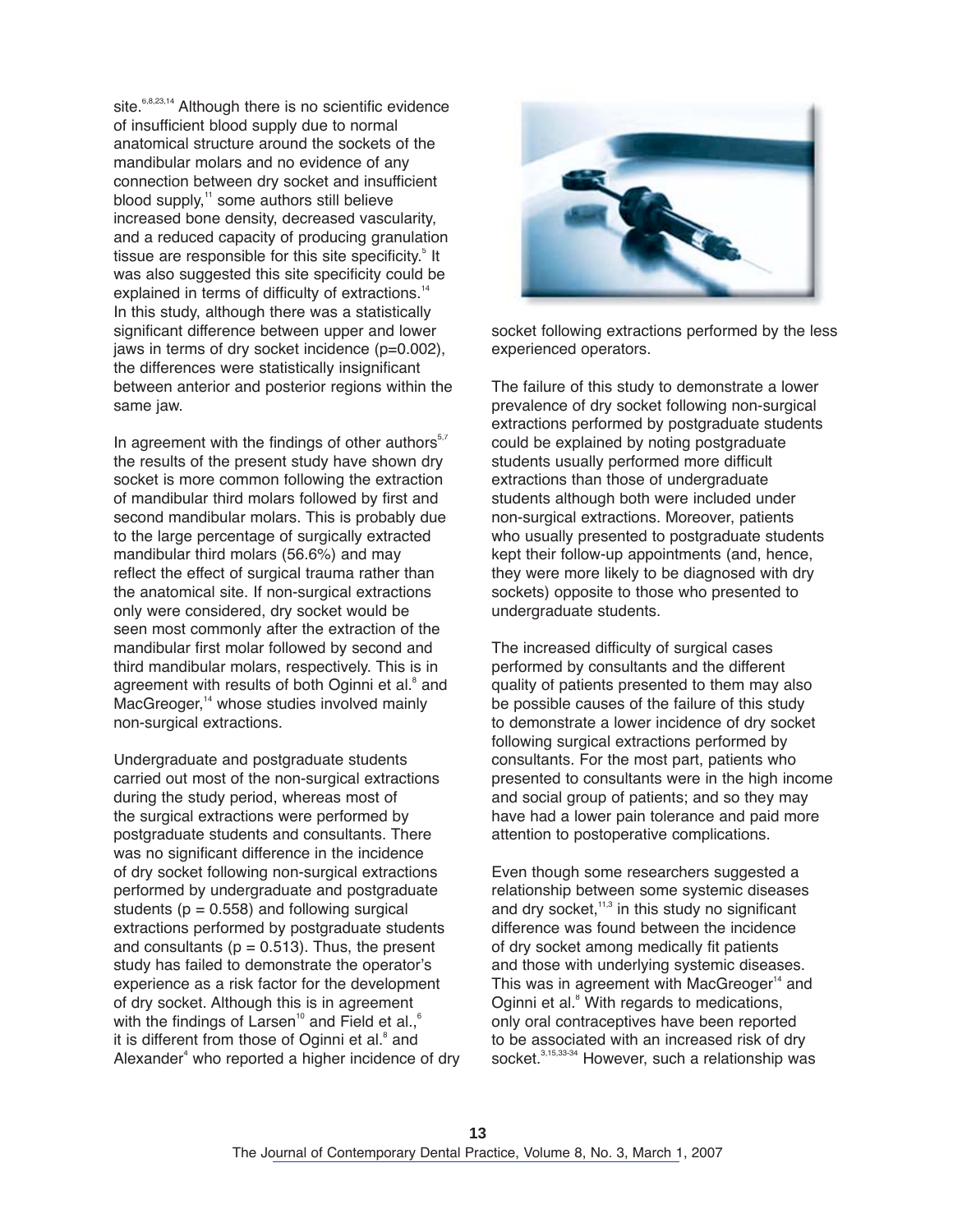not found in this study probably because of the small number of patients who were on oral contraceptives.

Regarding the reason for tooth extraction and its effect on the incidence of dry socket, the results of this study have shown no significant association. This is in agreement with other studies.<sup>11,14,32</sup> The only exception is teeth with pericoronitis which have been linked to a higher prevalence of dry socket. This, however, could not be demonstrated in this study and the reason was probably the small number of such cases in the study population.

It has been mentioned, but not conclusively proven, there is a possibility of an increased incidence of dry socket following the use of local anesthesia with vasoconstrictors before the extraction.<sup>11</sup> Although Krogh<sup>32</sup> emphasized the incidence of dry socket was highest in the mandibular molar area (where regional block anesthesia is used), Lehner<sup>43</sup> found a higher incidence of dry socket when infiltration anesthesia was used and concluded infiltration anesthesia gave rise to a temporary ischemia leading to poor blood supply to the socket. However, subsequent studies indicate ischemia lasts only for one to two hours and is followed by a reactive hyperemia which makes it of no importance to the subsequent disintegration of the blood clot.<sup>11,36</sup> This concept is currently widely accepted.

In this study there was no significant difference in dry socket prevalence following the extraction of teeth requiring infiltration anesthesia and those requiring regional block anesthesia (both contained adrenaline). These results are in agreement with the assumption local ischemia due to vasoconstrictors in local anesthesia have no role in the pathogenesis of dry socket.

In the same context if there is a possible role for local ischemia in the etiology of dry socket, one should expect an increased incidence of dry socket following the use of an increased amount of local anesthesia with a vasoconstrictor. This study also failed to find any significant difference following the use of different amounts of local anesthesia ( $lt$  two cartridges and  $\ge$  two cartridges). However, these results should be interpreted with caution and considered inconclusive since regional block anesthesia was used in the majority

of extractions requiring two or more cartridges of local anesthesia; so, any resulting ischemia would be located away from the socket.

With regards to the use of antibiotics to prevent dry socket development, penicillins and metrondizole were highly suggested in the literature.<sup>22-23,39-40</sup> The results of this study failed to show any significant effect of the preoperative antibiotic use on the incidence of dry socket. This, however, should also be considered inconclusive since antibiotics were not prescribed routinely even after surgical extractions and further investigation of this issue may be needed.

The clinical picture of dry socket in this study was comparable to generally described dry sockets in the literature. Pain and empty sockets were found in all patients, which is in agreement with the findings of several authors.<sup>3,6,11,14,25</sup> The average onset time of symptoms was around 36 hours after the extraction. This relatively early onset could be attributed to the co-existence of dry socket with other postoperative complications such as swelling and trismus since most cases followed surgical or difficult extractions. This is understandable when one considers the neurological pain of dry socket is believed to be related to the release of kinins, which are immediately available following tissue trauma. Cases in which the onset was a little more delayed can be explained by the notion that an infection process was needed to liberate tissue activators and pain mediators. 6

Although exposed or bare bone has been reported as a possible clinical feature of dry socket, in this study bare bone was found in 75% of cases and was more frequent following simple than surgical extractions. It is possible, however, bare bone was present in some cases that followed surgical extractions but was obscured by the sutured flap over the socket orifice. In addition, halitosis was more frequently found in patients with poor oral hygiene, and this is not surprising since food impaction in the empty socket and its fermentation by bacteria is believed to be the cause of such a problem.<sup>5</sup>

As indicated by Fazakerley, $30$  the primary aim of dry socket management is pain control until commencement of normal healing, and in the majority of cases local measures are satisfactory.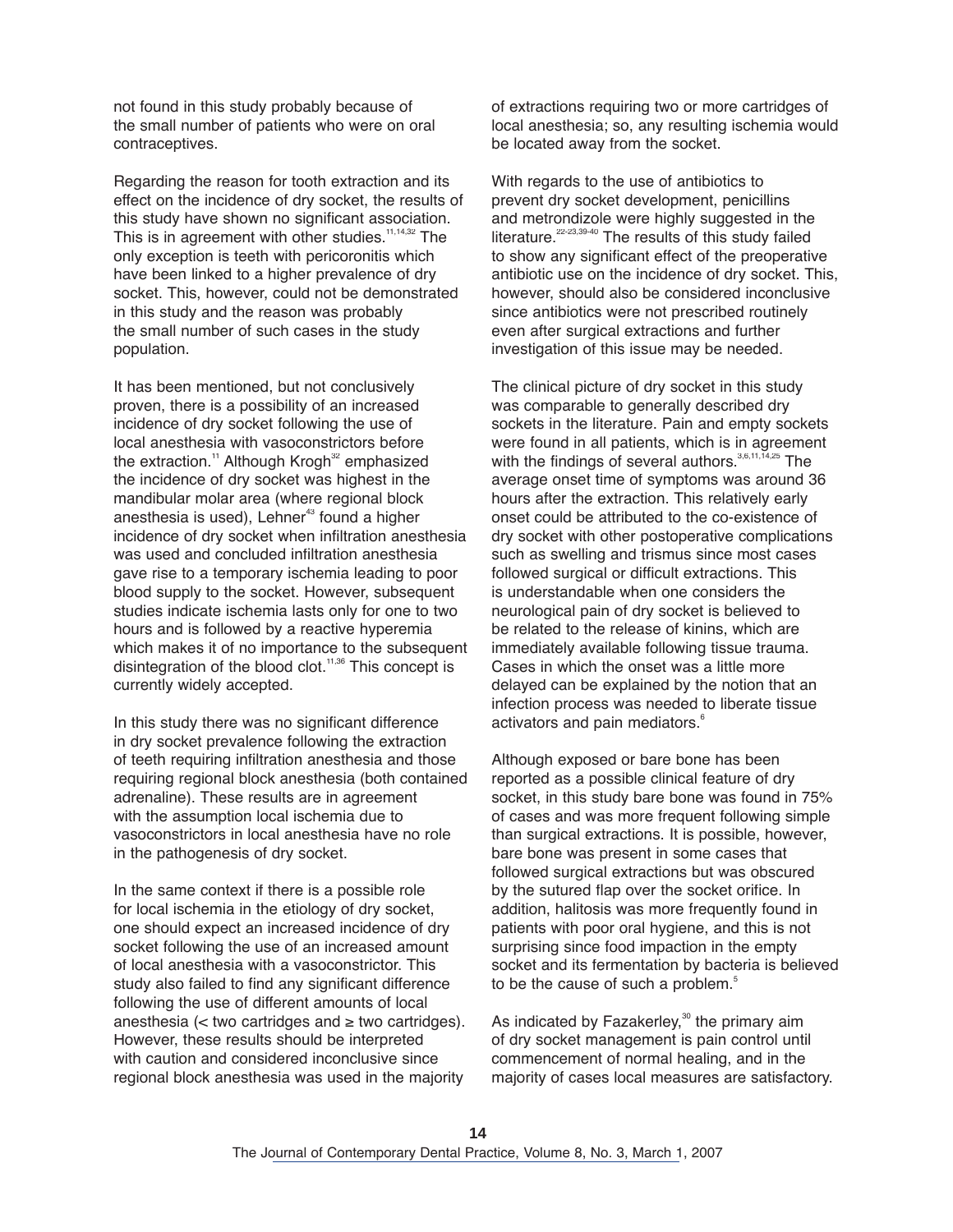However, systemic analgesics or antibiotics may be necessary in some cases. In addition, the use of intra-alveolar dressing materials is widely suggested in the literature.<sup>24,26,29</sup>

In this study, the management protocol was similar to what is suggested in the literature and involved the traditional methods of normal saline irrigation, and placement of an Alvogyl® iodoform dressing (Septodont, Cambridge, ON, Canada) along with prescriptions of analgesics and systemic antibiotics for some patients. Dry socket patients were also instructed to return for follow up appointments during which the socket was examined, irrigated, and re-dressed.

Most patients returned for only one follow up visit during the same week which made the total treatment duration less than the 7-14 days recommended in the literature.<sup>4,11,14,24-25</sup> This could be attributed to more pain tolerance, self medication, seeking care from elsewhere, or a combination of these factors.

# **Conclusions**

From the results of this study, the following conclusions can be made:

- 1. The overall prevalence of dry socket and its clinical picture at DTC/JUST was comparable to previous findings reported in the literature.
- 2. The prevalence of dry socket following single extractions was significantly higher than following multiple extractions.
- 3. The prevalence of dry socket was higher following surgical extractions than following non-surgical extractions.
- 4. There was a dose dependent relationship between smoking and the occurrence of dry sockets.
- 5. There was no statistically significant association between the development of dry socket and patient's age, sex, medical history, medications (preoperative or postoperative), indication for extraction, extraction site, operator's experience, and amount or technique of local anesthesia.

# **References**

- 1. Petri WH, Wilson TM. Clinical evaluation of antibiotic supplemented bone allograft. J Oral Maxillofac Surg 1992; 51: 982-987.
- 2. Erickson RT, Wait DE, Wilkison RH. A study of dry sockets. Oral Surg 1960; 13: 1046-1050.
- 3. Lilly GE, Osborn DB, Rael EM, Samuels HS, Jones JC. Alveolar osteitis associated with mandibular third molar extractions. J Am Dent Assoc. 1974; 88: 802-806.
- 4. Alexander RE. Dental extraction wound management: A case against medicating post-extraction sockets. J Oral Maxillofac Surg 2000; 58: 538- 551.
- 5. Amaratunga NA, Senaratne CM. A clinical study of dry socket in Sri Lanka. Br J Oral Maxillofac Surg 1988; 26: 410-418.
- 6. Field EA, Speechley JA, Rotter E, Scott J. Dry socket incidence compared after a 12-year interval. Br J Oral Maxillofac Surg 1985; 23: 419-427.
- 7. Jaffar N, Nor GM. The prevalence of post-extraction complications in an outpatient dental clinic in Kuala Lumpur Malaysia  $-$  a retrospective survey. Singapore Dent J 2000; 23(1): 24-28.
- 8. Oginni FO, Fatusi OA, Alagbe AO. A clinical evaluation of dry socket in a Nigerian teaching hospital. J Oral Maxillofac Surg 2003; 61(8): 871-876.
- 9. Bloomer CR. Alveolar osteitis prevention by immediate placement of medicated packing. Oral Surg Oral Med Oral Pathol Oral Radiol Endod 2000; 90: 282-284.
- 10. Larsen PE. Alveolar osteitis after surgical removal of impacted mandibular third molars. Identification of patients at risk. Oral Surg Oral Med Oral Pathol 1992; 73: 393-397.
- 11. Birn H. Etiology and pathogenesis of fibrinolytic alveolitis ('dry socket'). Int J Oral Surg 1973; 2: 215-263.
- 12. Al-Khateeb TL, El-Marsafi AI, Butler NP. The relationship between the indications for the surgical removal of impacted third molars and the incidence of alveolar osteitis. J Oral Maxillofac Surg 1991; 49:141-145.
- 13. Sweet JB, Butler DP. The relationship of smoking to localized osteitis. J Oral Surg 1979; 37: 732-735.
- 14. MacGregor AJ. Aetiology of dry socket: A clinical investigation. Br J Oral Surg 1968: 6: 49-58.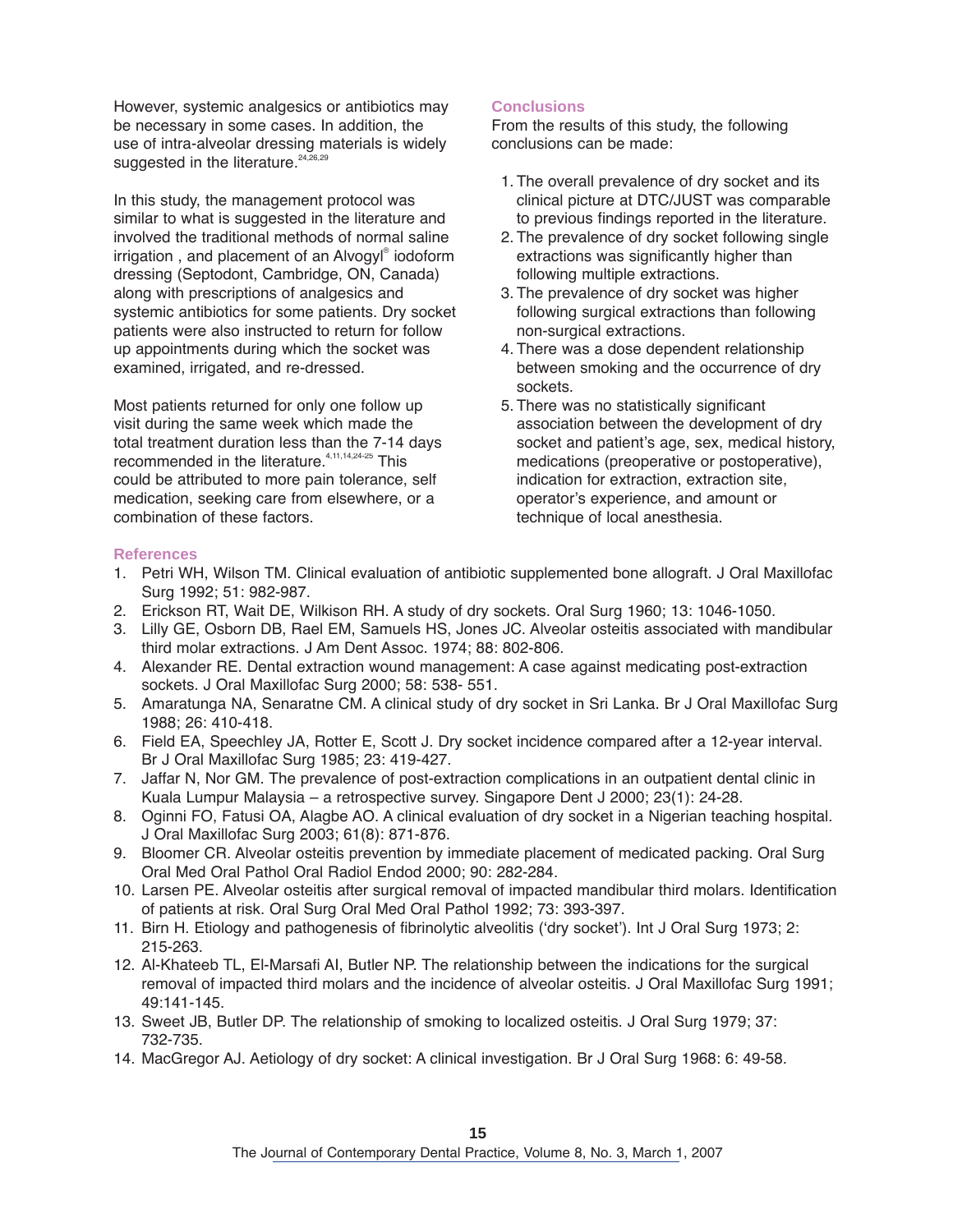- 15. Catellani JE, Harvey S, Erickson SH, Cherkink D. Effect of oral contraceptive cycle on dry socket (localized alveolar osteitis). J Am Dent Assoc 1980; 101: 777-780.
- 16. Meechan JG, Venchard GR, Rogers SN, Hobson RS, Prior I, Tavares C, Melnicenko S. Local anesthesia and dry socket: a clinical investigation in of single extractions in male patients. Int J Oral Maxillofac Surg 1987; 16: 279-284.
- 17. Butler DP, Sweet JB. Effect of lavage on the incidence of localized osteitis in mandibular third molar extraction sites. Oral Surg Oral Med Oral Pathol 1977; 44: 14-20.
- 18. Sweet JB, Macynaki AA. Effect of antimicrobial mouthrinses on the incidence of localized alveolitis and infection following mandibular third molar surgery. Oral Surg Oral Med Oral Pathol 1985; 59: 24-6.
- 19. Field EA, Nind D, Varga E, Martin MV. The effect of chlorhexidine irrigation on the incidence of dry socket: A pilot study. Br J Oral Maxillofac Surg 1988; 26:395-401.
- 20. Ragno JR, Szkutnik AJ. Evaluation of 0.12% chlorhexidine rinse on the prevention of alveolar osteitis. Oral Surg Oral Med Oral Pathol 1991; 72: 524-526.
- 21. Ritzau M, Swangsilpa K. The prophylactic use of propylic ester of p-hydrobenzoic acid on alveolitis sicca dolorosa. Oral Surg Oral Med Oral Pathol Oral Radiol Endod 1977; 43: 32-37.
- 22. Krekmanov L. Alveolitis after operative removal of third molar in the mandible. Int J Oral Surg 1981; 10: 173-179.
- 23. Rood JP, Murgatroid J. Metrondizole in the prevention of ëdry socketí. Br J Oral Surg 1979; 17: 62-70.
- 24. Swanson AE. Prevention of dry socket: An overview. Oral Surg Oral Med Oral Pathol Oral Radiol Endod 1990; 70: 131-136.
- 25. Blum IR. Contemporary views on dry socket (alveolar osteitis): a clinical appraisal of standardization, aetiopathogenesis and management: a critical review. Int J Oral Maxillofac Surg. 2002; 31: 309-317.
- 26. Mitchell R. Treatment of fibrinolytic alveolitis by a collagen paste (Formula K): A preliminary report. Int J Oral Maxillofac Surg 1986; 15: 127-133.
- 27. Poor MR, Hall JE, Poor AS. Reduction in the incidence of alveolar osteitis in patients treated with the SaliCept patch, containing Acemennan Hydrogel. J Oral Maxillofac Surg 2002; 60: 374-379.
- 28. Nitzan DW. On the genesis of 'dry socket'. J Oral Maxillofac Surg 1983; 41: 706-710.
- 29. Vezeau PJ. Dental extraction wound management: Medicating postextraction sockets. J Oral Maxillofac Surg 2000; 58: 531-537.
- 30. Fazakerley M, Field EN. Dry socket: a painful post-extraction complication (A review). Dental update 1991; 18: 31-34.
- 31. Larsen PE. The effect of a chlorhexidine rinse on the incidence of alveolar osteitis following the surgical removal of impacted mandibular third molars. J Oral Maxillofac Surg 1991; 49: 932-937.
- 32. Krogh HW. Incidence of dry socket. J Am Dent Assoc. 1937; 24: 1829-1836.
- 33. Sweet JB, Butler DP. Predisposing and operative factors: Effect on the incidence of localized osteitis in mandibular third molar surgery. Oral Surg Oral Med Oral Pathol 1978; 46: 206-215.
- 34. Garcia AG, Grana OM, Sampedro FG, Diago MP, Rey JM. Does oral contraceptive use affect the incidence of complications after extraction of a mandibular third molar? Br Dent J 2003; 194: 453-455.
- 35. Johnson WS, Blanton EE. An evaluation of 9-aminoacridine/ Gelfoam to reduce dry socket formation. Oral Surg Oral Med Oral Pathol 1988; 66: 167-170.
- 36. Tsirlis AT, Iakovidis DP, Parissis NA. Dry socket: Frequency of occurrence after intraligamentary anesthesia. Quint Int 1992; 23: 575-577.
- 37. Dadson TB. HIV status and the risk of post-extraction complications. J Dent Res 1997; 76: 1644- 1652.
- 38. Hermesch CB, Hilton TJ, Biesbrock AR, Baker RA, Gerlach RW, McClanahan SF. Perioperative use of 0.12% chlorhexidine gluconate for the prevention of alveolar osteitis. Oral Surg Oral Med Oral Pathol Oral Radiol Endod 1998; 85: 381-387.
- 39. Bystedt H, Nord CE, Nordenram A. Effect of azidocillin, erythromycin, clindamycin, and doxycycline on postoperative complications after surgical removal of impacted mandibular third molars. Int J Oral Surg 1980:9:157-65.